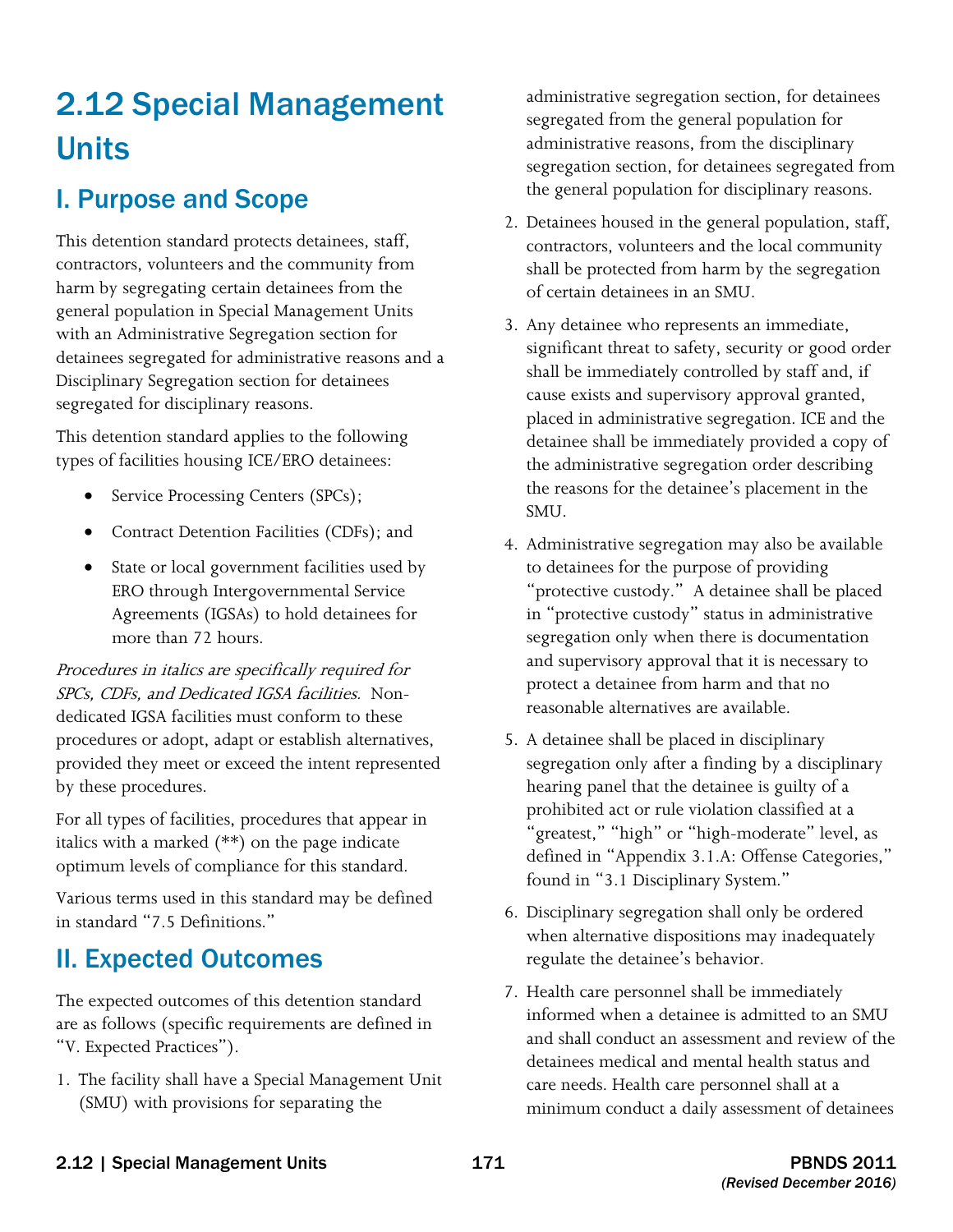in an SMU. Where reason for concern exists, a qualified medical, or mental health professional shall conduct a complete evaluation.

- 8. Detainees with serious mental illness may not be automatically placed in an SMU on the basis of such mental illness. Every effort shall be made to place detainees with serious mental illness in a setting in or outside of the facility in which appropriate treatment can be provided, rather than an SMU, if separation from the general population is necessary.
- time schedules, and the results of those reviews 9. The status of detainees in SMUs shall be reviewed by supervisory staff in accordance with required shall be documented.
- 10. A detainee shall remain in disciplinary segregation for no more than 30 days per incident, except in extraordinary circumstances, such as incidents involving violations of offenses 100 through 109 listed in the "Greatest" offense category in Appendix 3.1.A, and his/her status shall be reviewed by the facility administrator after the first 30 days and each 30 days thereafter, to determine whether continued detention in disciplinary segregation is warranted.
- the general population, consistent with the safety 11. Detainees in SMU shall be afforded basic living conditions that approximate those provided to and security considerations that are inherent in more controlled housing, and in consideration of the purpose for which each detainee is segregated.
- 12. In general, when a detainee in an SMU is deprived of any usually authorized items or activity, a report of the action shall be forwarded to the facility administrator for notice and review.
- 13. Detainees in SMU shall have regular access to supervisory, management, program and health care staff.
- 14. Each detainee in an SMU shall be offered individual recreation or appropriate group recreation time, unless documented security, safety, or medical considerations dictate otherwise.
- 15. Detainees in SMU shall be able to write, send and receive mail and correspondence as they would otherwise be able to do while detained within the general population.
- 16. Detainees in SMU shall be provided opportunities for general visitation, including legal visitation, unless there are substantial, documented reasons for withholding those privileges.
- 17. Detainees in SMU shall have access to personal legal materials, law library materials and legal visits, in accordance with provisions in the PBNDS.
- 18. Detainees in SMU shall have access to telephones, in accordance with provisions in the PBNDS.
- 19. Detainees in SMU shall have access to programs and services such as commissary, library, religious guidance and recreation, in accordance with provisions in the PBNDS.
- 20. Detailed records shall be maintained on the circumstances related to a detainee's confinement to the SMU, through required permanent SMU logs and individual detainee records.
- 21. The facility shall provide communication assistance to detainees with disabilities and detainees who are limited in their English proficiency (LEP). The facility will provide detainees with disabilities with effective communication, which may include the provision of auxiliary aids, such as readers, materials in Braille, audio recordings, telephone handset amplifiers, telephones compatible with hearing aids, telecommunications devices for deaf persons (TTYs), interpreters, and notetakers, as needed. The facility will also provide detainees who are LEP with language assistance,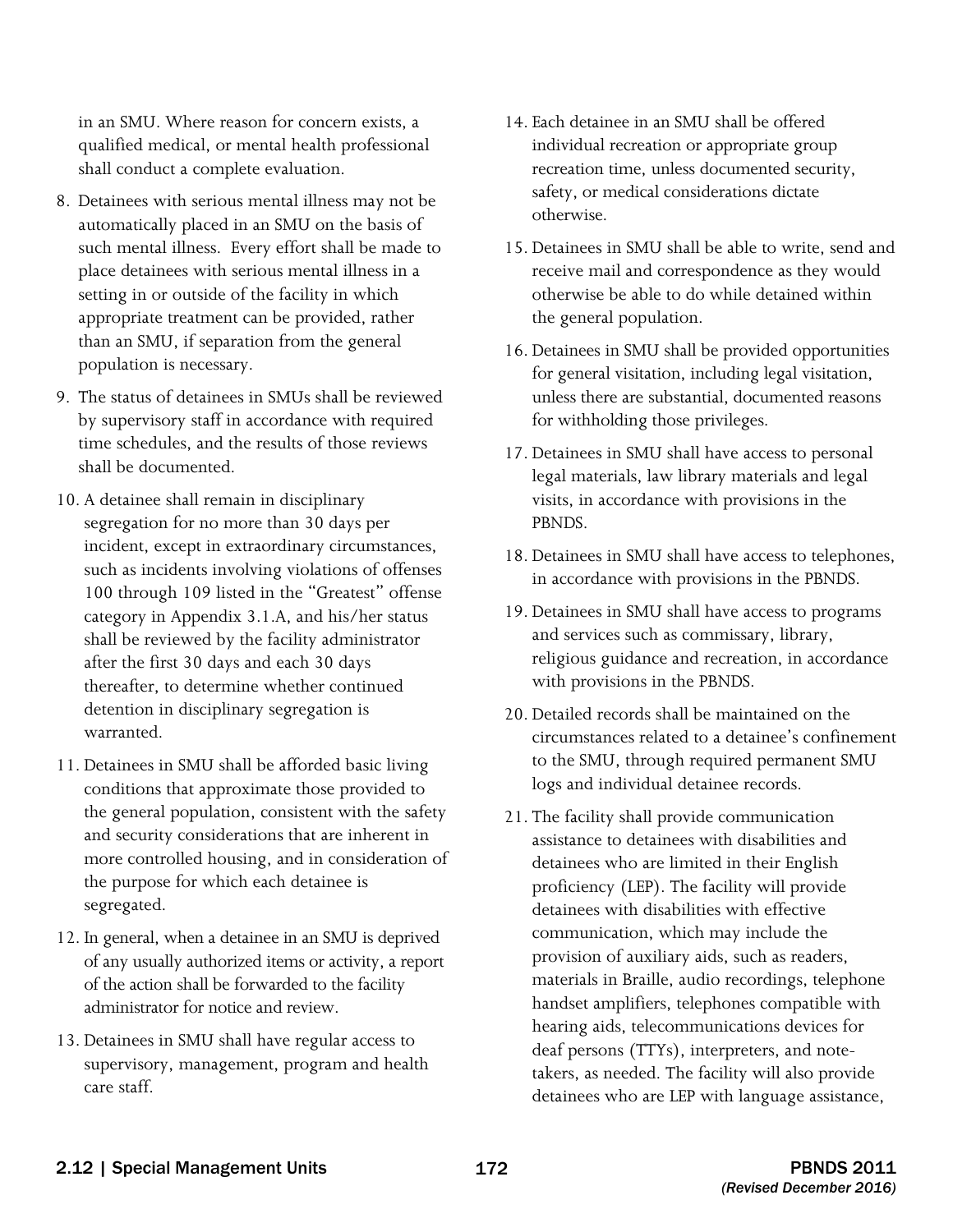including bilingual staff or professional interpretation and translation services, to provide them with meaningful access to its programs and activities.

All written materials provided to detainees shall generally be translated into Spanish. Where practicable, provisions for written translation shall be made for other significant segments of the population with limited English proficiency.

Oral interpretation or assistance shall be provided to any detainee who speaks another language in which written material has not been translated or who is illiterate.

## III. Standards Affected

This detention standard replaces "Special Management Unit (Administrative Segregation)" and "Special Management Unit (Disciplinary Segregation)," both dated 12/2/2008.

## IV. References

American Correctional Association, Performancebased Standards for Adult Local Detention Facilities, 4th Edition: 4-ALDF-2A-44 through 2A-66.

 Standards 2011: ICE/ERO Performance-based National Detention

- "2.4 Facility Security and Control";
- "2.6 Hold Rooms in Detention Facilities";
- "2.10 Searches of Detainees";
- "2.13 Staff-Detainee Communication";
- "3.1 Disciplinary System";
- "4.5 Personal Hygiene";
- • "4.6 Significant Self-harm and Suicide Prevention and Intervention";
- "5.1 Correspondence and Other Mail";
- "5.4 Recreation":
- "5.6 Telephone Access";
- "5.7 Visitation"; and
- • "6.3 Law Libraries and Legal Material."

"Standards to Prevent, Detect, and Respond to Sexual Abuse and Assault in Confinement Facilities," 79 Fed. Reg. 13100 (Mar. 7, 2014).

## V. Expected Practices

## A. Placement in Administrative **Segregation**

 are required only to ensure the safety of detainees or others, the protection of property, or the security or security, staff may have to take immediate action to Administrative Segregation status is a nonpunitive status in which restricted conditions of confinement good order of the facility. For matters of safety and control a detainee, including placement in administrative segregation.

Detainees in administrative segregation shall not be commingled with detainees in disciplinary segregation.

Each facility shall develop and follow written procedures, consistent with this standard, governing the management of its administrative segregation unit. These procedures should be developed in consultation with the Field Office Director having jurisdiction for the facility. These procedures must document detailed reasons for placement of an individual in administrative segregation. Detainees and the Field Office Director (or his designee) must be provided a copy of the administrative segregation order.

 facility administrator may delegate to a supervisor Prior to the detainee's placement in administrative segregation, the facility administrator or designee shall review the case to determine whether administrative segregation is in fact warranted. The the authority to place a detainee in administrative segregation.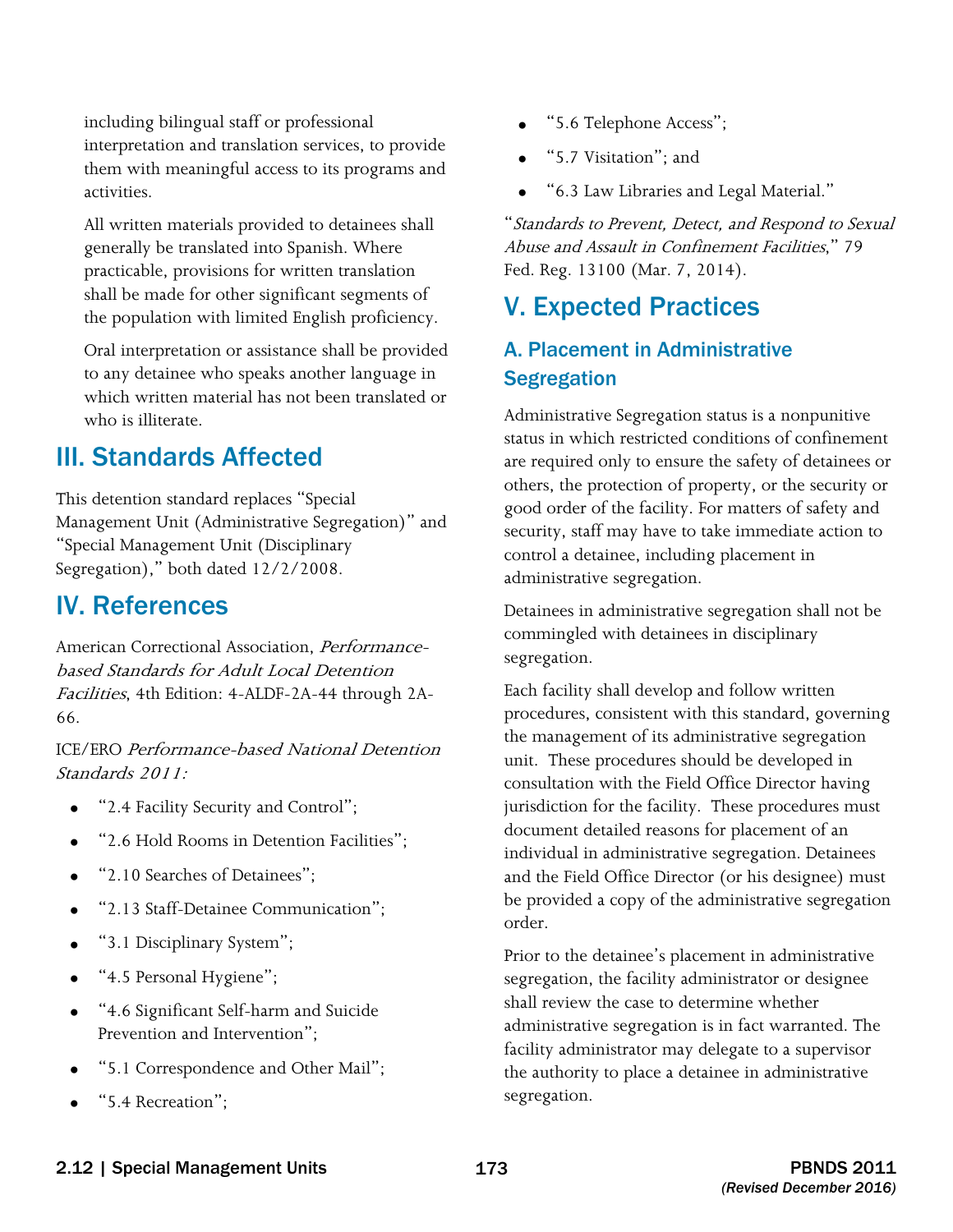#### 1. Reasons for Placement in Administrative **Segregation**

A detainee may be placed in administrative segregation when the detainee's continued presence in the general population poses a threat to life, property, self, staff, or other detainees; for the secure and orderly operation of the facility; for medical reasons; or under other circumstances as set forth below. Some examples of incidents warranting a detainee's assignment to administrative segregation include, but are not limited to, the following.

- a. A detainee is awaiting an investigation or a hearing for a violation of facility rules. Predisciplinary hearing detention shall be ordered only as necessary to protect the security and orderly operation of the facility.
	- 1) Pre-disciplinary hearing detention is not to be used as a punitive measure.
	- disciplinary hearing. 2) A detainee who demonstrates good behavior during pre-disciplinary hearing detention should be considered for release to the general population while awaiting his or her
	- 3) Time served in pre-disciplinary hearing. detention shall be deducted from any time ordered by the Institution Disciplinary Panel  $(IDP).$
	- 4) Absent compelling circumstances, such as a pending criminal investigation, a detainee should not remain in pre-disciplinary hearing detention for a longer period of time than the maximum term of disciplinary segregation permitted for the most serious offense charged.
- b. A detainee is a threat to the security of the facility. The facility administrator may determine that a detainee's criminal record, past behavior at other institutions, behavior while in ICE/ERO detention, or other evidence is sufficient to warrant placement of the detainee in

administrative segregation.

- 1) As a general matter, a detainee should not be placed directly in administrative segregation as a security threat on the basis of the detainee's misconduct at that detention facility, in the absence of any disciplinary proceedings. Instead, the facility should address the misconduct through the facility's disciplinary processes, and may place the detainee in predisciplinary hearing detention pending the outcome of the disciplinary proceedings.
- 2) Continued placement in segregation based on prior behavior should be reviewed at the required intervals, taking into account the detainee's behavior while in segregation. The facility shall continue to consider, in coordination with the Field Office Director where necessary, whether there are more appropriate alternatives to segregation, such as medium- to maximum-security general population housing units either within the facility or elsewhere.
- 3) Copies of records supporting this action shall be attached to the administrative segregation order.
- c. A detainee requires protection. Protective custody may be initiated at the detainee's request or by staff as needed to protect the detainee from harm. Each facility shall develop procedures to consider continued placement in protective custody as well as provisions for release from protective custody when appropriate. Frequently, the types of detainees who require this type of treatment include, but are not limited to:
	- 1) victims of detainee assaults;
	- 2) detainee informants or witnesses (e.g., detainees who provide information to institutional staff or any law enforcement agency concerning improper or criminal activities by others);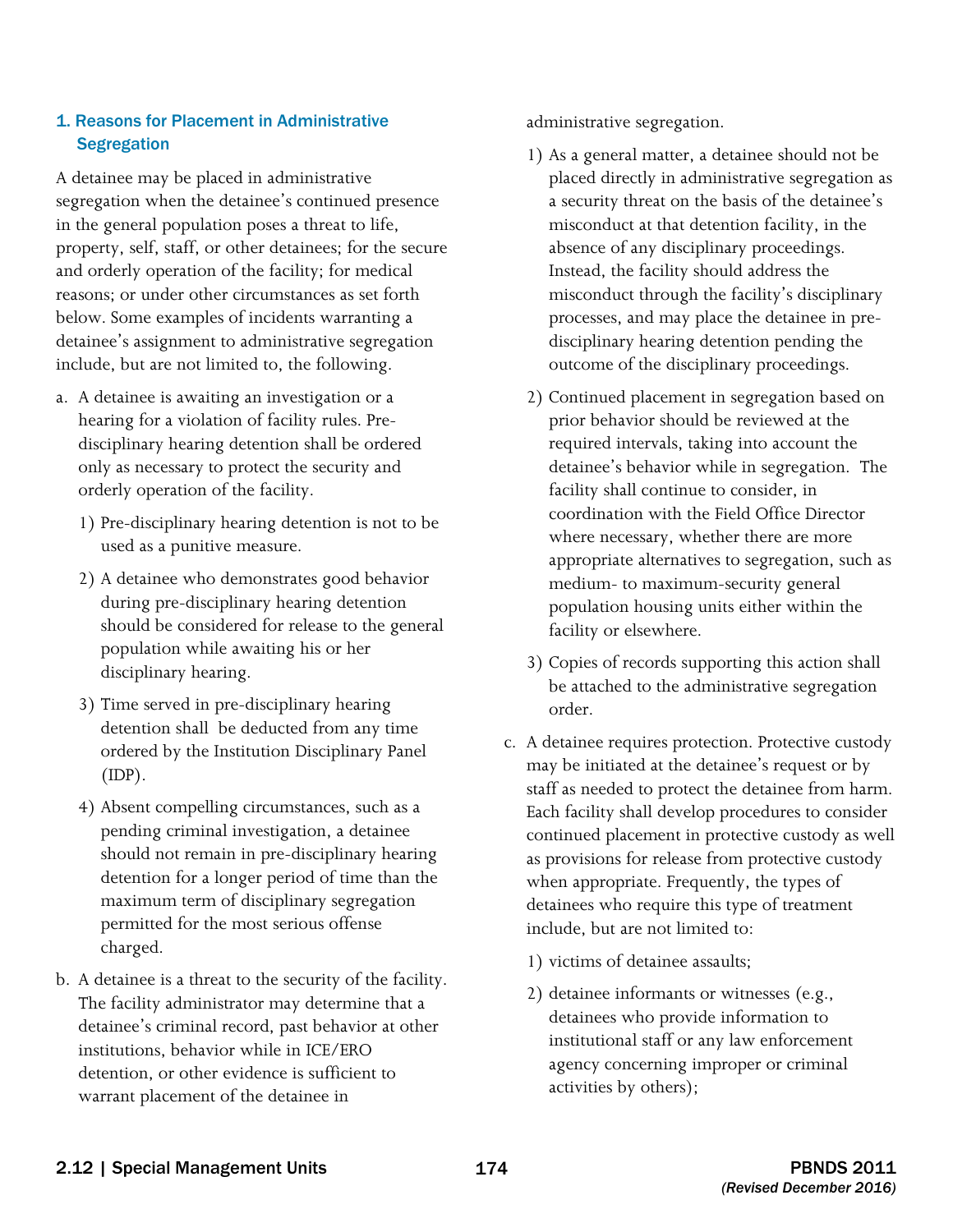- 3) sexual predators or other detainees charged with a heinous or notorious crime;
- 4) detainees who have been pressured by other detainees to participate in sexual activity;
- 5) detainees who refuse to enter the general population because of alleged intimidation from other detainees;
- 6) detainees who refuse to return to the general population, but who do not provide the reason for refusal;
- 7) detainees who appear to be in danger of bodily harm;
- 8) detainees who seek protection, claiming to be former law enforcement officers or to have held sensitive law enforcement positions, whether or not there is official information to verify the claim; or
- 9) detainees who request protective custody.

each case. A detainee's age, disability, sex, sexual orientation, gender identity, race, color, national origin, or religion may not provide the sole basis for a decision to place the detainee in involuntary segregation. An individualized assessment must be made in

Use of administrative segregation to protect detainees with special vulnerabilities , including detainees vulnerable to sexual abuse or assault, shall be restricted to those instances where reasonable efforts have been made to provide appropriate housing and shall be made for the least amount of time practicable, and when no other viable housing options exist, and as a last resort.

Detainees who have been placed in administrative segregation for protective custody shall have access to programs, services, visitation, counsel and other services available to the general population to the

maximum extent possible.

- d. A detainee is scheduled for release, removal, or transfer within 24 hours. Such segregation may be ordered for security reasons or for the orderly operation of the facility.
- taken into account. e. The IDP may recommend a detainee be placed in administrative segregation following disciplinary segregation if it determines that releasing the detainee into the general population would pose a threat to the detainee or security and orderly operation of the facility. However, a subsequent placement in administrative segregation requires an administrative segregation order justifying the placement after the completion of the term served in disciplinary segregation, with the detainee's behavior while in disciplinary segregation being
- f. A detainee transferred from disciplinary segregation to administrative segregation shall enjoy the same privileges as all other detainees in administrative segregation, provided receipt of such privileges poses no threat to the safety, security, or orderly operation of the facility.
- g. A medical professional who ordered a detainee removed from the general population shall complete and sign an administrative segregation order (see below), unless the detainee is to stay in the medical department's isolation ward.

#### 2. Administrative Segregation Order

A written order shall be completed and approved by the facility administrator or designee before a detainee is placed in administrative segregation, except when exigent circumstances make such documentation impracticable. In such cases, an order shall be prepared as soon as possible.

a. Prior to a detainee's actual placement in administrative segregation, the facility administrator or designee shall complete the administrative segregation order (Form I-885 or equivalent), detailing the reasons for placing a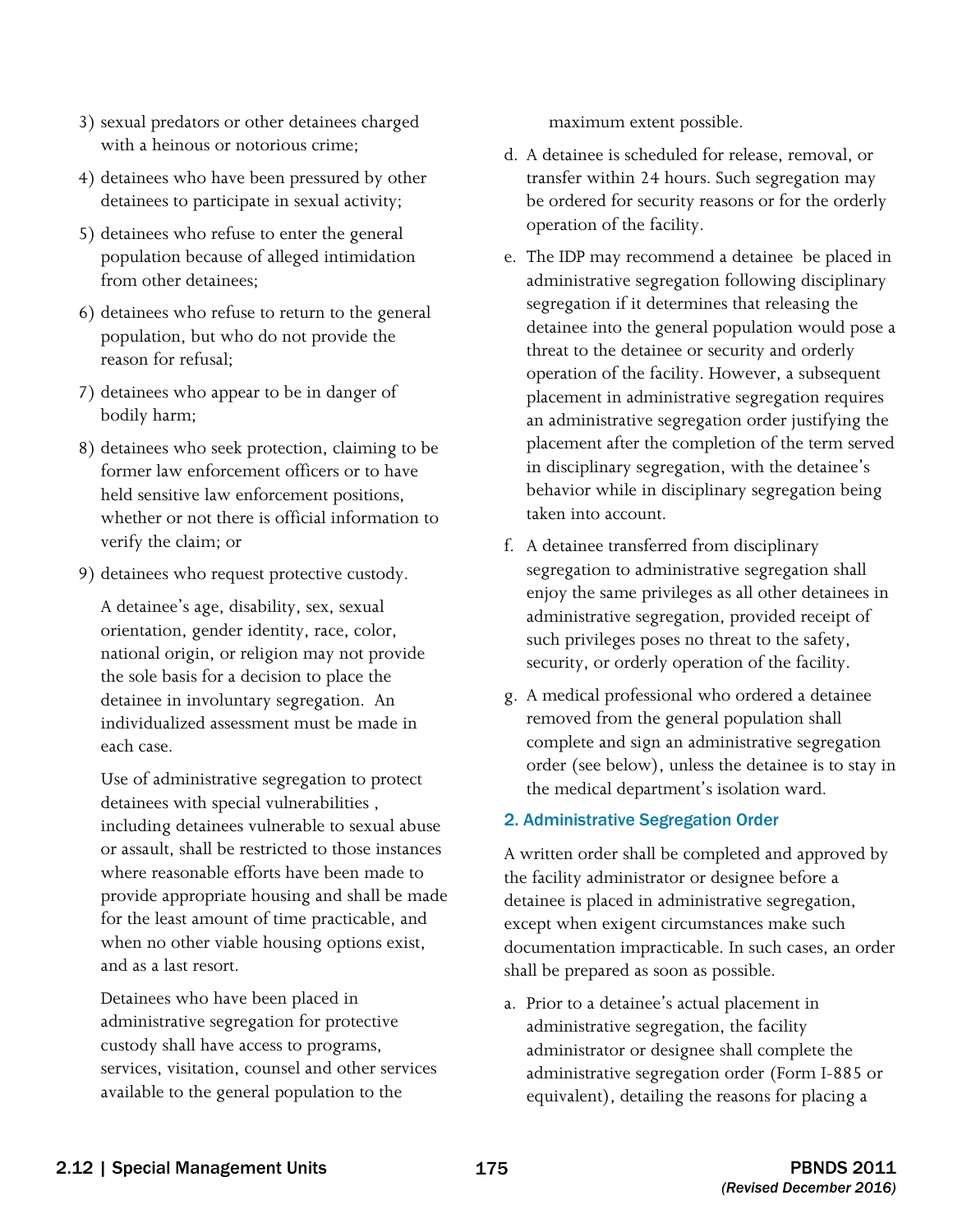detainee in administrative segregation.

- b. In an emergency, the detainee's placement in administrative segregation may precede the paperwork, which the facility administrator or designee shall prepare as soon as possible after the detainee's placement.
- c. All memoranda, medical reports and other relevant documents shall be attached to the administrative segregation order.
- d. If the segregation is ordered for protective custody purposes, the order shall state whether the detainee requested the segregation, and whether the detainee requests a hearing concerning the segregation.
- e. The administrative segregation order shall be immediately provided to the detainee in a language or manner the detainee can understand, unless delivery would jeopardize the safe, secure, or orderly operation of the facility.

All written materials provided to detainees shall generally be translated into Spanish. Where practicable, provisions for written translation shall be made for other significant segments of the population with limited English proficiency.

Oral interpretation or assistance shall be provided to any detainee who speaks another language in which written material has not been translated or who is illiterate.

- f. A copy of the administrative segregation order shall also be immediately provided to the Field Office Director or his designee.
- g. The order shall remain on file with the SMU until the detainee is returned to the general population.
- h. When the detainee is released from the SMU, the releasing officer shall indicate the date and time of release on the administrative segregation order. The completed order shall then be forwarded to the Chief of Security for inclusion in the detainee's detention file.

#### 3. Review of Detainee Status in Administrative **Segregation**

All facilities shall implement written procedures for the regular review of all detainees held in administrative segregation, consistent with the procedures specified below.

- a. A supervisor shall conduct a review within 72 hours of the detainee's placement in administrative segregation to determine whether segregation is still warranted.
	- 1) The review shall include an interview with the detainee.
	- 2) A written record shall be made of the decision and the justification. The administrative segregation review (Form I-885) shall be used for the review.
	- 3) If the detainee has been segregated for his/her own protection, but not at the detainee's request, the signature of the facility administrator or assistant facility administrator is required on the Form I-885 to authorize the alien's continued detention.
- b. A supervisor shall conduct an identical review after the detainee has spent seven days in administrative segregation, and every week thereafter, for the first 30 days and every 10 days thereafter, at a minimum.
- c. The review shall include an interview with the detainee, and a written record shall be made of the decision and its justification.
- d. When the reviewing authority concludes that the detainee should be removed from administrative segregation, he/she shall submit that recommendation to the facility administrator (or designee) for approval.
- e. A copy of the decision and justification for each review shall be given to the detainee unless, in exceptional circumstances, this provision would jeopardize the facility's safety, security, or orderly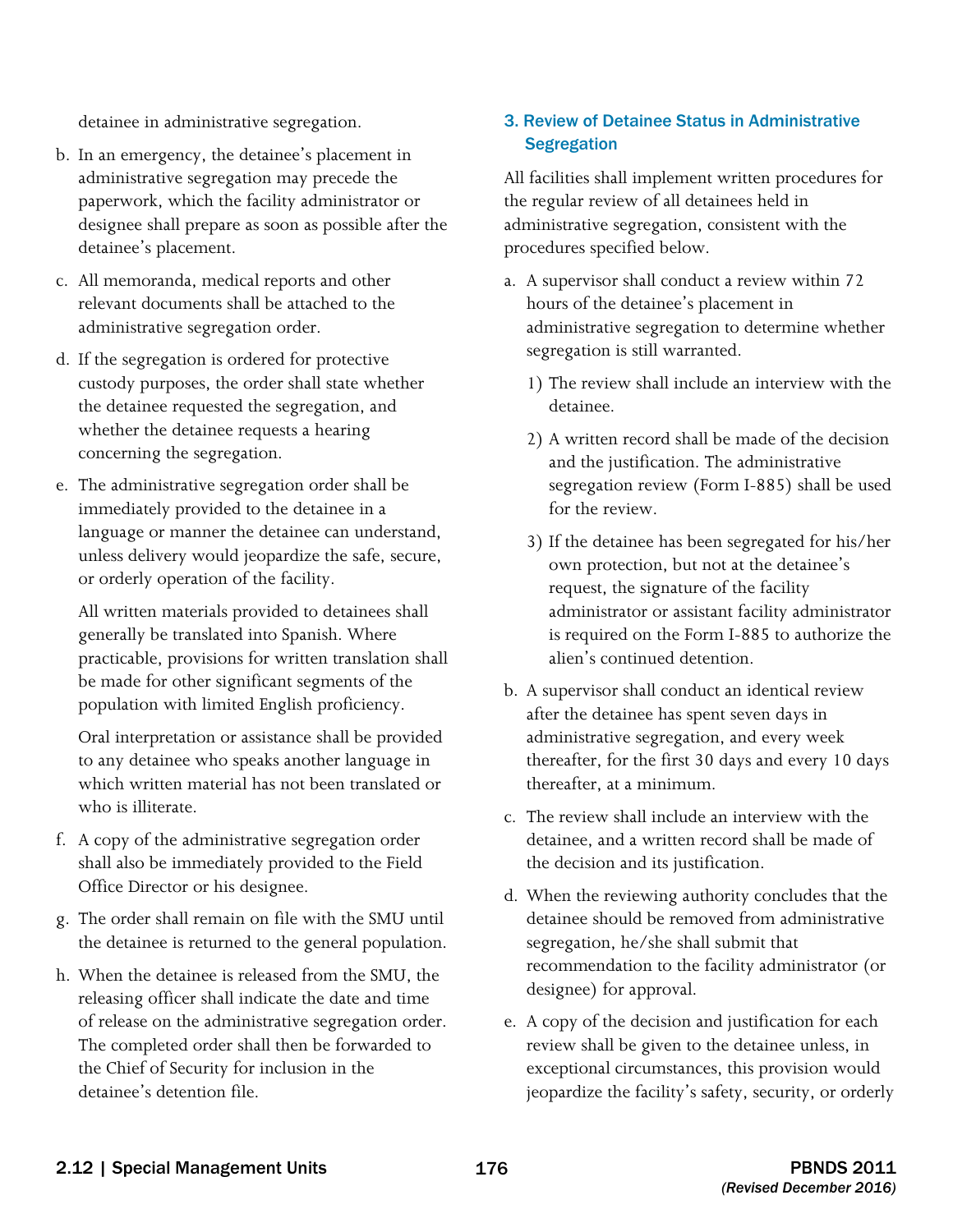facility administrator. operations. The detainee shall also be given an opportunity to appeal a review decision to the

- f. After seven consecutive days in administrative segregation, the detainee may exercise the right to appeal the conclusions and recommendations of any review conducted to the facility administrator. The detainee may use any standard form of written communication, for example, a detainee request, to file the appeal.
- g. If a detainee has been in administrative segregation for more than 30 days and objects to that status, the facility administrator shall review the case to determine whether that status should continue. This review shall take into account the detainee's views and shall result in a written record of the decision and its justification. A similar review shall take place each 30 days thereafter.

 status is appropriate. Upon the request of the A multi-disciplinary committee of facility staff, including facility leadership, medical and mental health professionals, and security staff, shall meet weekly to review all detainees currently housed in the facility's SMU. During the meeting, the committee shall review each detainee individually to ensure all staff are aware of the detainee's status, current behavior, and physical and mental health, and to consider whether any change in Field Office Director, the facility administrator shall permit ICE/ERO personnel to participate in the weekly meetings, either in person or by teleconference.

### B. Placement in Disciplinary Segregation

 To provide detainees in the general population a safe and orderly living environment, facility authorities comply with facility rules and regulations. Such discipline may involve temporary confinement in the may discipline anyone whose behavior does not SMU, apart from the general population. A detainee may be placed in disciplinary segregation only by

 order of the IDP, or its equivalent, after a hearing in which the detainee has been found to have committed a prohibited act and only when alternative dispositions may inadequately regulate the detainee's behavior.

#### 1. Duration

The maximum sanction is 30 days in disciplinary segregation per incident, except in extraordinary circumstances, such as incidents involving violations of offense 100 through 109 listed in the "Greatest" offense category in Appendix 3.1.A. After the first 30 days, and each 30 days thereafter, the facility administrator shall send a written justification for the continued segregation to the Field Office Director.

#### 2. Disciplinary Segregation Order

A written order shall be completed and signed by the chair of the IDP (or disciplinary hearing officer) before a detainee is placed into disciplinary segregation.

- a. Prior to a detainee's actual placement in disciplinary segregation, the IDP chairman shall complete the disciplinary segregation order (Form I-883 or equivalent), detailing the reasons for placing a detainee in disciplinary segregation. All relevant documentation must be attached to the order.
- b. The completed disciplinary segregation order shall be immediately provided to the detainee in a language or manner the detainee can understand, unless delivery would jeopardize the safe, secure, or orderly operation of the facility.

All written materials provided to detainees shall generally be translated into Spanish. Where practicable, provisions for written translation shall be made for other significant segments of the population with limited English proficiency.

Oral interpretation or assistance shall be provided to any detainee who speaks another language in which written material has not been translated or who is illiterate.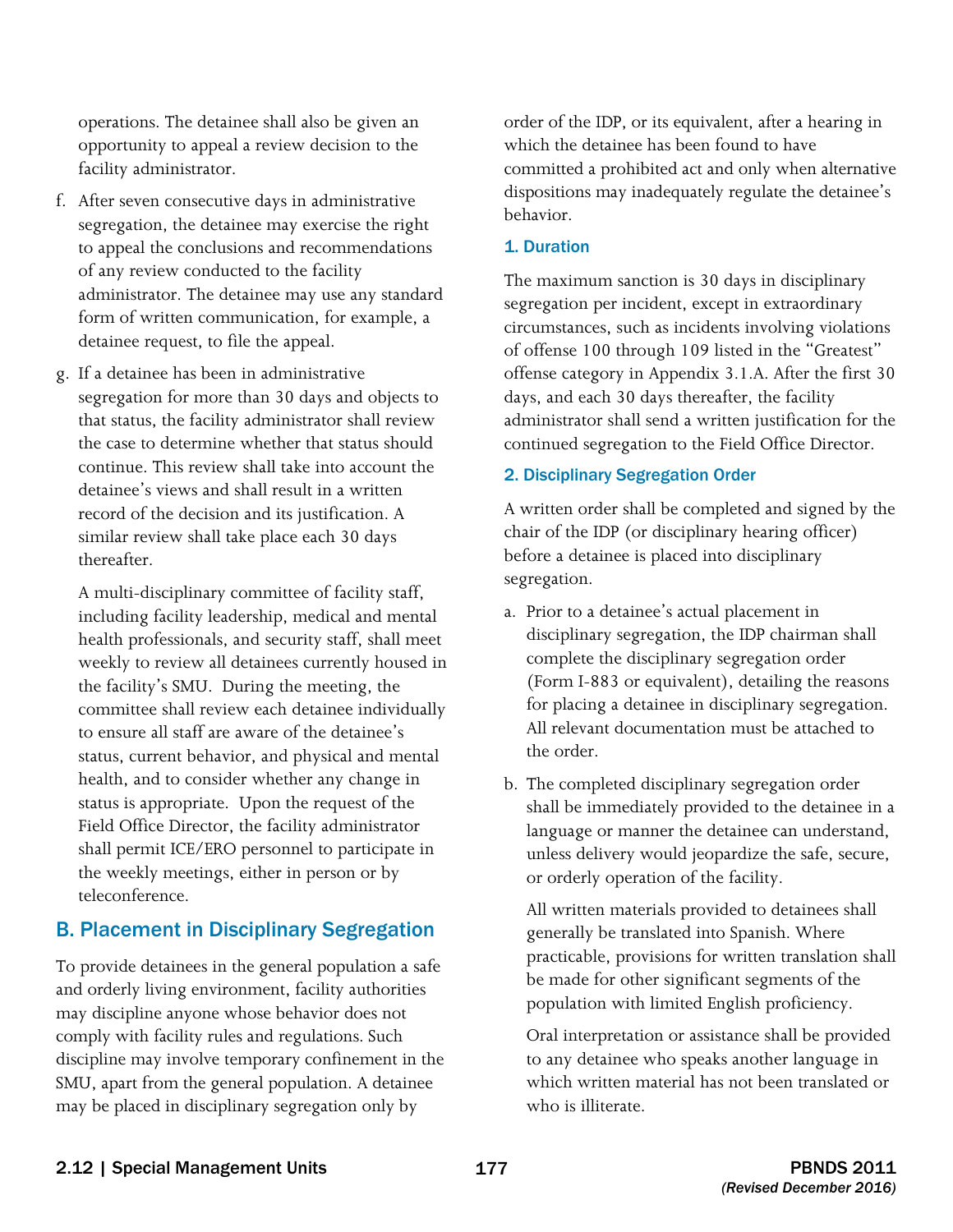The order shall remain on file with the SMU until the detainee is returned to the general population.

c. When the detainee is released from the SMU, the releasing officer shall indicate the date and time of release on the disciplinary segregation order. The completed order shall then be forwarded to the Chief of Security for inclusion in the detainee's detention file.

#### 3. Review of Detainee Status in Disciplinary **Segregation**

All facilities shall implement written procedures for the regular review of all disciplinary segregation cases, consistent with the following procedures:

- a. A security supervisor, or the equivalent, shall interview the detainee and review his/her status in disciplinary segregation every seven days to determine whether the detainee:
	- 1) Abides by all rules and regulations; and,
	- 2) Is provided showers, meals, recreation and other basic living standards, as required by this detention standard.
- b. The supervisor shall document his/her findings after every review, by completing a disciplinary segregation review (Form I-887).
	- 1) The supervisor may recommend the detainee's early release from the SMU upon finding that time in disciplinary segregation is no longer necessary to regulate the detainee's behavior.
	- 2) An early-release recommendation must have the facility administrator's approval before the detainee may be returned to the general population. In conducting this review, the facility administrator will consider any request by the detainee to present written evidence or available witnesses. The review shall take into account the detainee's views.
	- 3) The supervisor may shorten, but not extend, the original sanction.
- 4) All review documents shall be placed in the detainee's detention file.
- 5) After each formal review, the detainee shall be given a written copy of the reviewing officer's decision and the basis for his/her finding, unless such a copy may result in a compromise of institutional security. If a written copy cannot be delivered, the detainee shall be advised of the decision orally, and the detention file shall so note, identifying the reasons why the notice was not provided in writing.
- c. The facility administrator shall review the status of a detainee in disciplinary segregation after the first 30 days of segregation, and each 30 days thereafter, to determine whether continued detention in disciplinary segregation is warranted.

 committee shall review each detainee individually to A multi-disciplinary committee of facility staff, including facility leadership, medical and mental health professionals, and security staff, shall meet weekly to review all detainees currently housed in the facility's SMU. During the meeting, the ensure all staff are aware of the detainee's status, current behavior, and physical and mental health, and to consider whether any change in status is appropriate. Upon the request of the Field Office Director, the facility administrator shall permit ICE/ERO personnel to participate in the weekly meetings, either in person or by teleconference.

## C. Notifying ICE of Segregation Placements and Facilitating ICE Review

#### 1. Extended Segregation Placements

The facility administrator must notify the appropriate Field Office Director in writing whenever an ICE detainee has been held continuously in segregation for:

- a. 14 days, or 14 days out of any 21 day period;
- b. 30 days; and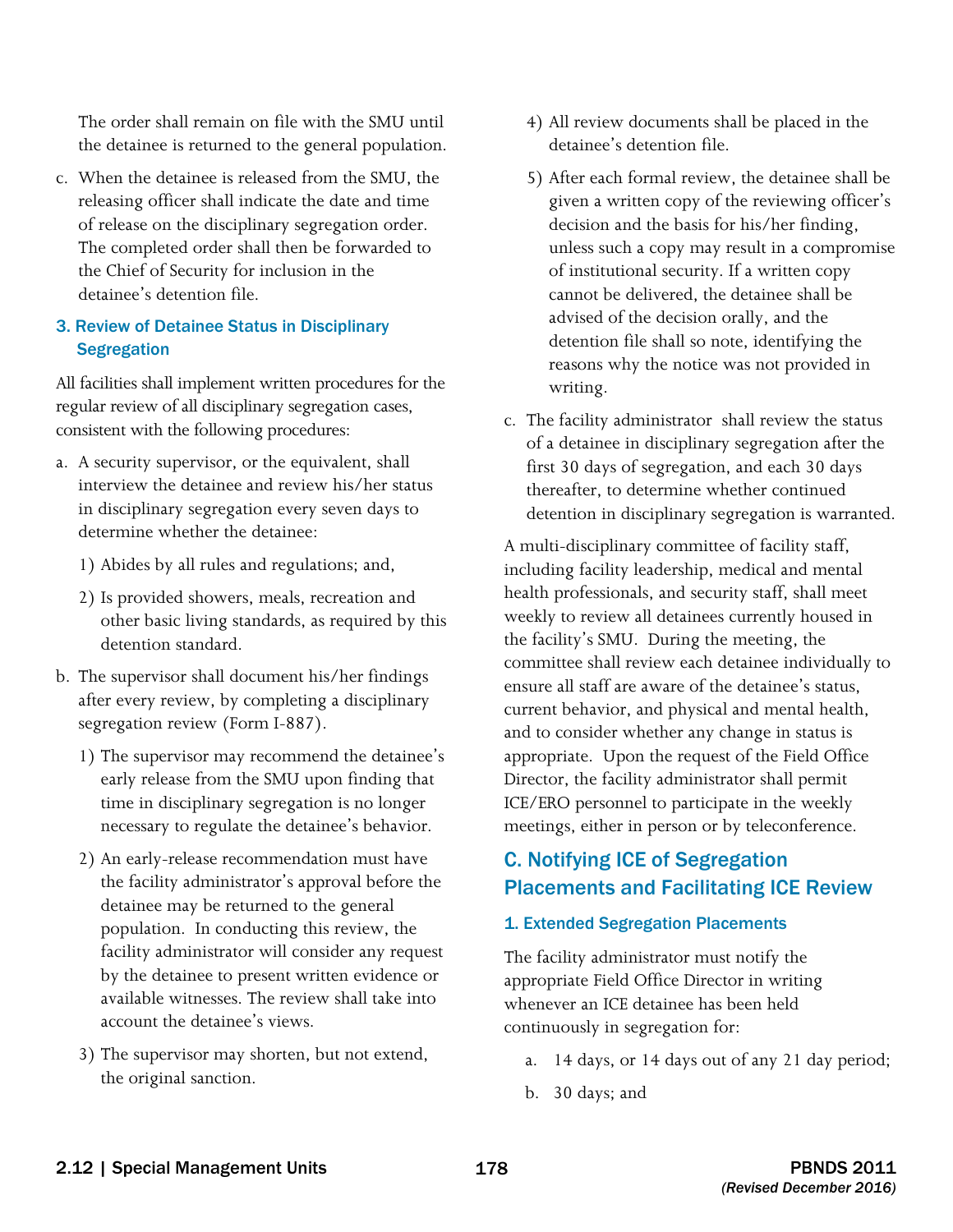c. At every 30-day interval thereafter.

#### 2. Immediate Notifications

The facility administrator must notify the appropriate Field Office Director in writing as soon as possible, but no later than 72 hours after the initial placement of an ICE detainee in segregation if:

- a. The detainee has been placed in administrative segregation on the basis of a disability, medical or mental illness, or other special vulnerability, or because the detainee is an alleged victim of a sexual assault, is an identified suicide risk, or is on a hunger strike; or
- b. A detainee placed in segregation for any reason has a mental illness, a serious medical illness, a serious physical disability, or is pregnant or recently had a miscarriage.

For the purposes of this standard, detainees with special vulnerabilities include those:

- a. Who are known to be suffering from mental illness or serious medical illness;
- b. Who have a disability or are elderly, pregnant, or nursing;
- c. Who would be susceptible to sexual abuse or assault in the general population;
- d. Who would be susceptible to harm in the general population due in part to their sexual orientation or gender identity; or
- e. Who have been victims in or out of ICE custody – of sexual assault, torture, trafficking, or abuse.

#### 3. Updates to Segregation Status

 appropriate Field Office Director in writing The facility administrator must also notify the whenever a detainee who has been the subject of a prior notification pursuant to this section is subsequently released from segregation.

#### 4. Coordination with Field Offices in Reviewing Segregation Placements

 Field Office Director. The facility administrator shall also coordinate with the Field Office Director in: The facility administrator shall provide all information and supporting documentation regarding segregation placements as requested by the

- housed in the SMU, such as additional out of cell time and the ability to participate in group activities; and a. considering whether a less restrictive housing or custodial option is appropriate and available, including return to the general population or options to limit isolation while
- where the detainee can be housed in the general population or in an environment better suited to the needs of the detainee, such as a facility that has dedicated medical beds in its clinic, a medical observation unit, a facility that has a dedicated protective custody unit, or a facility that has a Special Management Unit with enhanced b. recommending whether transfer may be appropriate to a hospital or to another facility privileges.

#### D. Logs and Records

#### 1. Permanent SMU Log

 A permanent log shall be maintained in the SMU to record all activities concerning SMU detainees (e.g., meals served, recreational time, visitors, etc.).

The SMU log shall record the detainee's name, Anumber, housing location, date admitted, reasons for admission, status review dates, tentative release date (for detainees in disciplinary segregation), the authorizing official, and date released. These logs shall also be used by supervisory staff and other officials to record their visits to the unit.

#### 2. Visitors' Log

A separate log shall be maintained in the SMU of all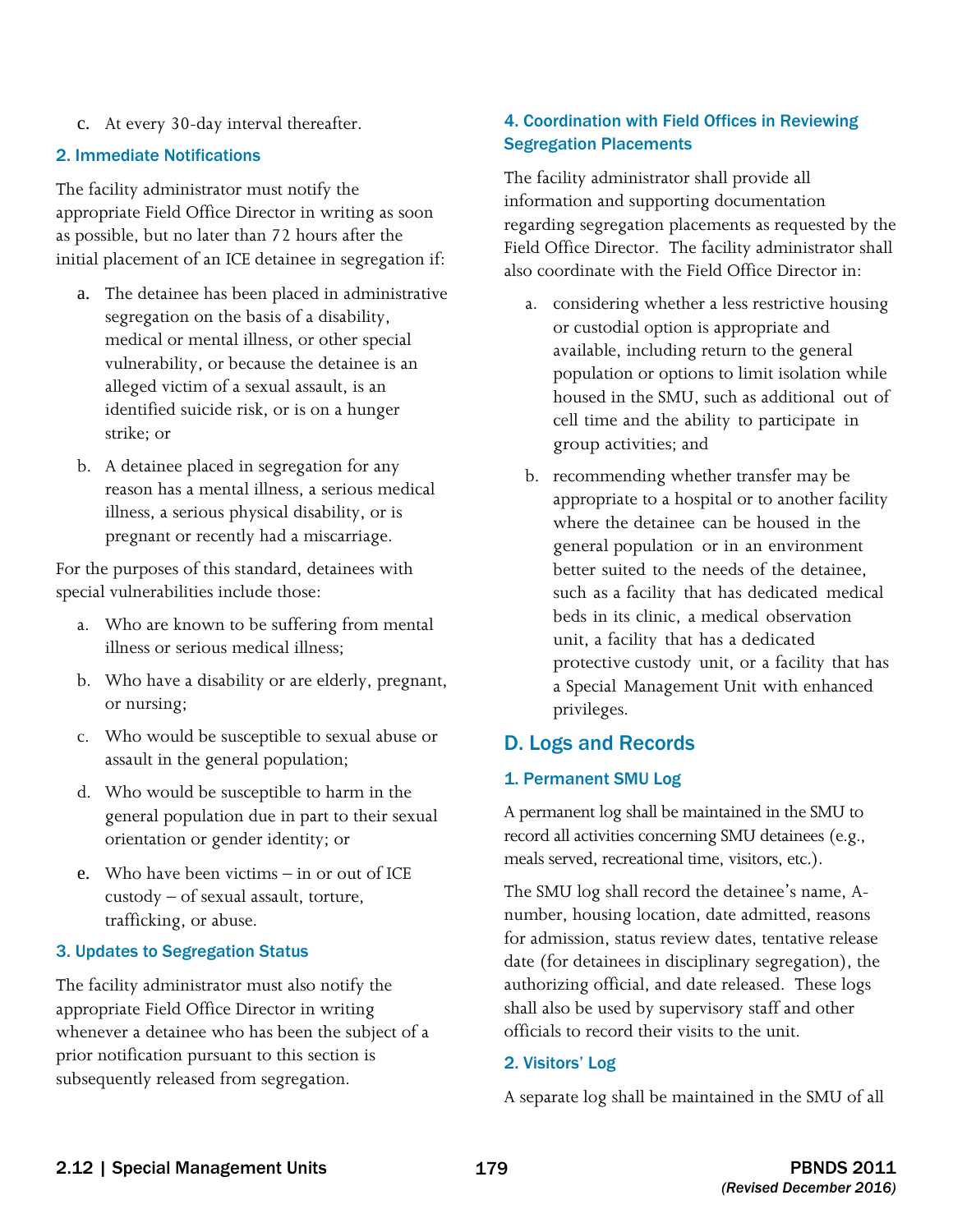include notation of: persons visiting the unit. This separate record shall

- a. the time and date of the visit, and
- b. any unusual activity or behavior of an individual detainee, with a follow-up memorandum sent through the facility administrator to the detainee's file.

#### 3. Special Management Housing Unit Record

The Special Management Housing Unit Record or comparable form shall be prepared immediately upon the detainee's placement in the SMU.

- a. The special housing unit officer shall immediately record:
	- 1) whether the detainee ate, showered, recreated and took any medication; and
	- 2) any additional information, such as whether the detainee has a medical condition, or has exhibited suicidal/assaultive behavior.
	- 3) the officer that conducts the activity shall print his/her name and sign the record.
- b. The facility medical officer shall sign each individual's record when he/she visits a detainee in the SMU. The housing officer shall initial the record after the medical visits are completed, but no later than the end of the shift.
- c. A new form must be created for each week the detainee is in the SMU. The completed weekly forms shall be retained at the SMU until the detainee is released from the SMU.
- d. Upon a detainee's release from the SMU, the releasing officer shall attach that detainee's entire housing unit record to either the administrative segregation order or disciplinary segregation order and forward it to the Chief of Security or equivalent for inclusion into the detainee's detention file.

## E. Basic Requirements for All Special Management Units

Conditions of confinement are based on the amount of supervision required to control a detainee and to safeguard the detainee, other detainees and facility staff.

In every instance, any exceptions to these requirements shall be:

- 1. made only for the purpose of ensuring detainee and facility staff safety and security (i.e., not for purposes of punishment);
- 2. approved by a supervisor (or higher official);
- 3. on a temporary and situational basis, continued only for as long as it is justified by threat to the safety or security of the facility, its staff, or detainee population; and
- 4. documented in the Permanent SMU Unit log and, under circumstances specified later in this detention standard, documented in a memo which shall be placed in the individual detainee's detention file.

When a detainee in an SMU is deprived of any usual authorized items or activity, a report of the action shall be forwarded to the facility administrator for review. This report shall be made part of the detainee's detention file.

 during movement around the facility. Consistent transfer, for medical reasons (when directed by the others, or serious property damage. Placement in an SMU does not constitute a valid basis for the use of restraints while in the SMU or with Standard 2.15, restraints should only be used if necessary as a precaution against escape during medical officer), or to prevent self-injury, injury to

### F. Translation/Interpretation Services

Detainees shall be provided translation or interpretation services while in the SMU, to assist with their understanding of the reason and conditions of confinement as well as their rights and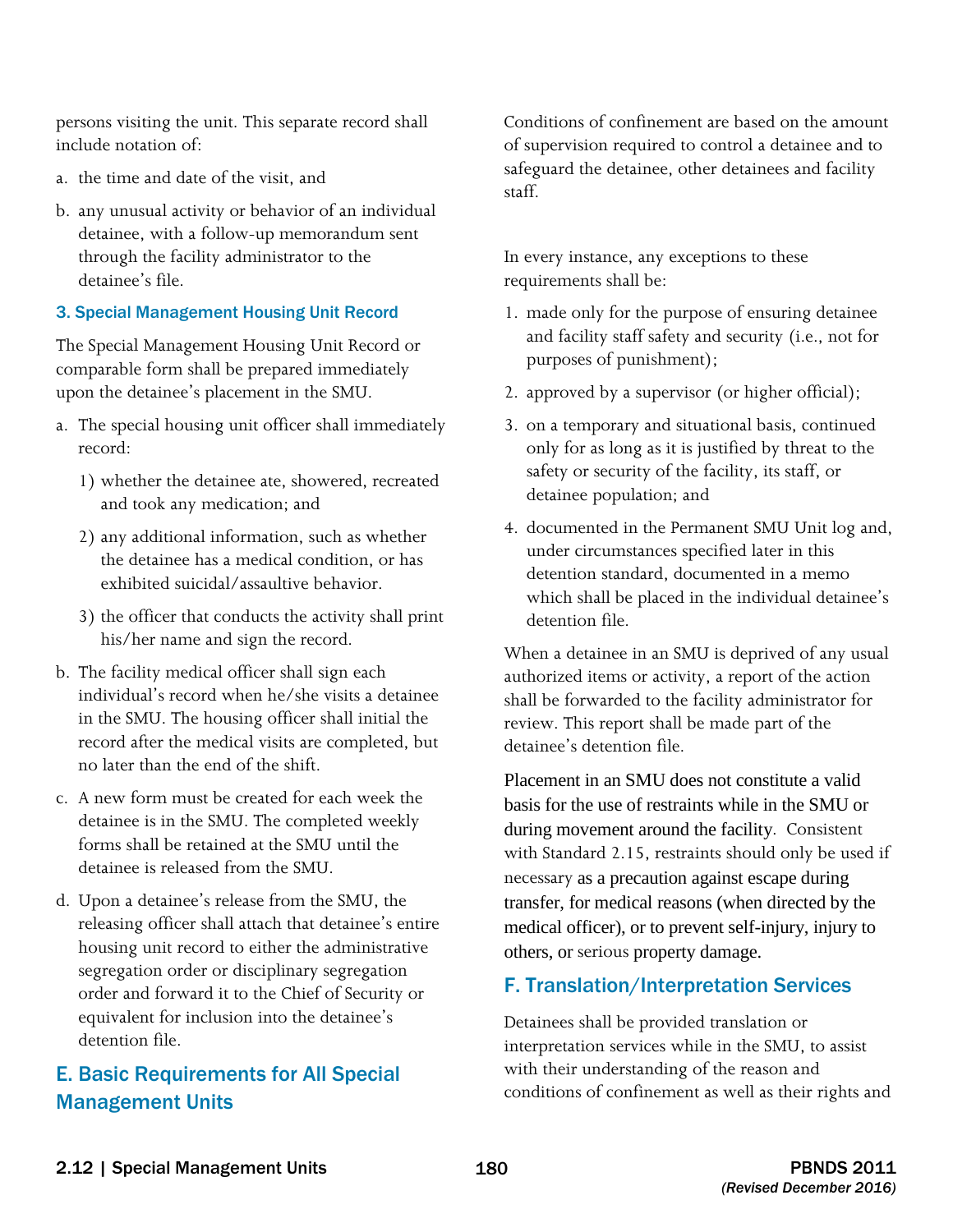responsibilities while in confinement.

#### G. Special Needs

Detainees in the SMU shall be provided appropriate accommodations and professional assistance for disabilities and/or other special needs (e.g., medical, therapeutic, or mental health treatment), on an equal basis as those in the general population.

### H. Control of Contraband and Tools

In accordance with procedures detailed in standard "2.4 Facility Security and Control," each facility administrator is required to establish written policy and procedures to control and secure SMU entrances, contraband, tools and food carts.

### I. Cell Occupancy

 before approving any additional cell occupancy on a Ordinarily, the number of detainees confined to each cell or room may not exceed the capacity for which it was designed. Under exigent circumstances, temporary basis, the facility administrator shall consult with ICE/ERO Detention Management Division, who shall consult with DHS/ICE legal counsel. If a decision is made to approve such additional cell occupancy, a report of the action shall be filed with the facility and with the Field Office Director.

### J. Cell Condition

 Cells and rooms used for purposes of segregation must be well ventilated, adequately lit, appropriately heated/cooled and maintained in a sanitary condition at all times in accordance with the standards for general population, consistent with safety and security.

1. All SMU cells must be equipped with beds that are securely fastened to the cell floor or wall. SMU cells must also be conducive to maintaining a safe and secure environment for all detainees, with particular emphasis on allowing for full visibility and appropriate observation by staff and wherever possible on eliminating potential safety hazards such as sharp edges and anchoring devices.

2. Conditions for close observation in a "dry cell" without water are detailed in standard "2.10 Searches of Detainees."

## K. Personal Property

Each facility shall issue guidelines in accordance with this standard concerning the property detainees may retain in each type of segregation. Generally, detainees in disciplinary segregation shall be subject to more stringent personal property restrictions and control than those in administrative segregation, given the non-punitive nature of administrative segregation.

#### L. Privileges

Each facility shall issue guidelines in accordance with this standard concerning the privileges detainees may have in each type of segregation.

#### 1. Administrative Segregation

Generally, these detainees shall receive the same privileges available to detainees in the general population, consistent with any safety and security considerations for detainees, facility staff and security.

When space and resources are available, detainees in administrative segregation may be provided opportunities to spend time outside their cells (in addition to the required recreation periods), for such activities as socializing, watching TV and playing board games, and may be assigned to work details (e.g., as orderlies in the SMU).

#### 2. Disciplinary Segregation

Generally, these detainees shall have fewer privileges than other detainees in either the general population or in administrative segregation. More specifically, they are subject to more stringent personal property control including, but not limited to, limitations on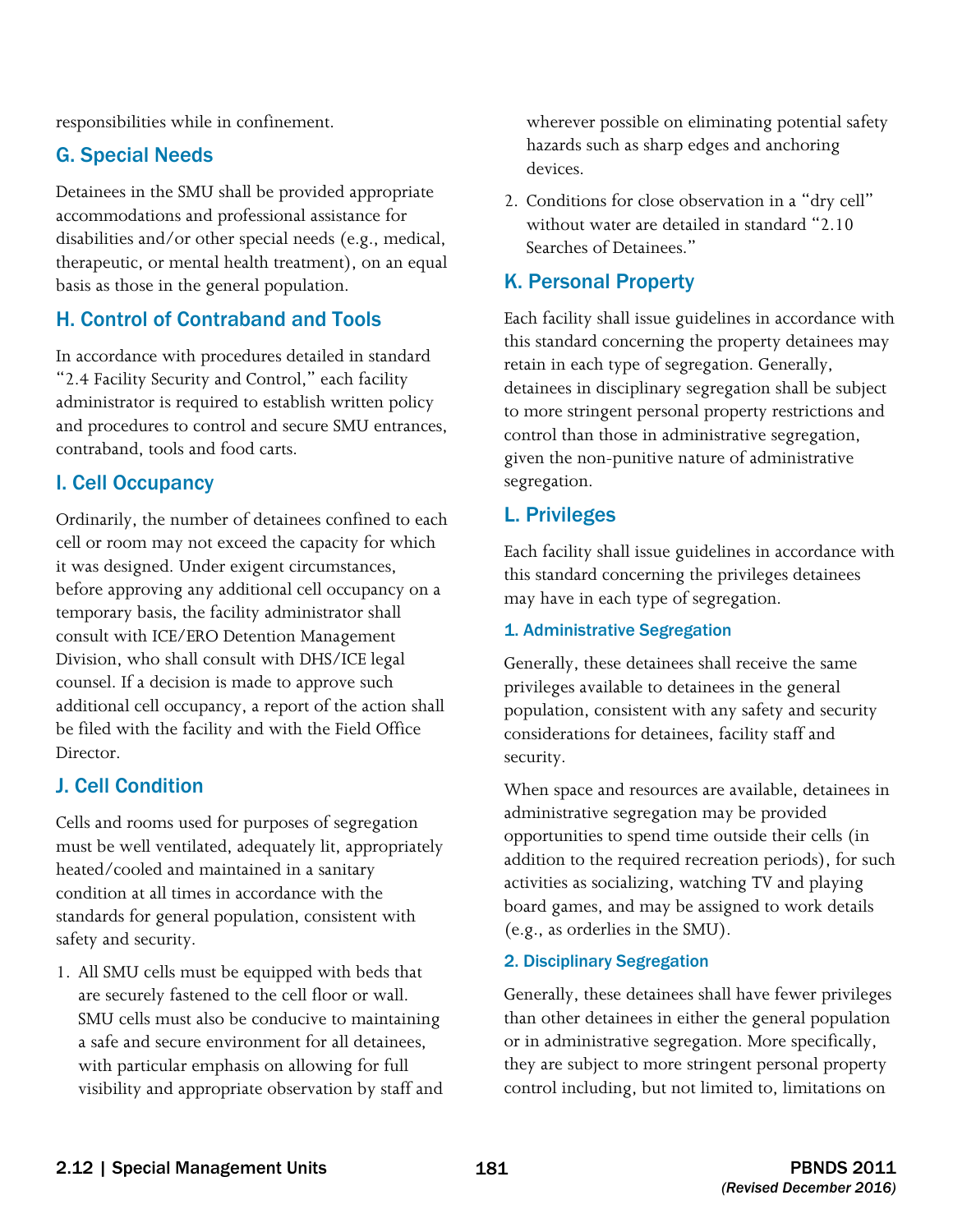their reading material and television viewing (which may be completely terminated), and restricted commissary or vending machine purchases.

#### M. Close Supervision

Detainees in SMU shall be personally observed and logged at least every 30 minutes on an irregular schedule. For cases that warrant increased observation, the SMU personnel shall personally observe detainees accordingly. (See also standard "4.6 Significant Self-harm and Suicide Prevention and Intervention" and the "Dry Cells" section in standard "2.10 Searches of Detainees.")

#### N. Supervisory and Staff Visits

In addition to the direct supervision performed by unit staff:

- 1. The shift supervisor shall see each segregated detainee daily, including on weekends and holidays.
- 2. The facility administrator (or designee) shall visit each SMU daily.
- 3. Program staff may visit a detainee upon his/her request.

The facility administrator may require other staff to visit each detainee daily.

### O. Specialized Training

 detainees. Interactions with security staff may be the Assignments of dedicated and specially trained security staff to SMUs permit staff to have both an improved understanding of the nature of the population and a greater familiarity with particular primary human contact regularly afforded to detainees, and positive communications with security staff can reduce violence and are also important to the well-being of segregated detainees. Adequate training and supervision can ensure that all staff assigned to SMUs live up to this principle.

Security staff assigned to SMU shall receive specialized training in relevant topics, such as:

- 1. Identifying signs of mental health decompensation;
- 2. Techniques for more appropriate interactions with mentally ill detainees;
- 3. The impact of isolation; and
- 4. De-escalation techniques.

#### P. Health Care

 24 hours of placement). The assessment should Detainees must be evaluated by a medical professional prior to placement in an SMU (or when that is infeasible, as soon as possible and no later than within include a review of whether the detainee has been previously diagnosed as having a mental illness.

 medical assessments at least once daily for detainees in an SMU. Where reason for concern exists, assessments shall be followed up with a complete Health care personnel shall conduct face-to-face evaluation by a qualified medical or mental health professional, and indicated treatment.

Medical visits shall be recorded on the SMU housing record or comparable form, and any action taken shall be documented in a separate logbook. The facility shall provide out-of-cell, confidential psychological assessments and visits for detainees whenever possible, to ensure patient privacy and to eliminate barriers to treatment.

Mental health staff shall conduct a face-to-face psychological review of all detainees in an SMU at least once every 30 days.

Detainees with a medical or mental illness, or identified as being a suicide risk or on a hunger strike shall be removed from segregation if IHSC or facility medical staff determine that the segregation placement has resulted in deterioration of the detainee's medical or mental health, and an appropriate alternative is available.

#### 1. Detainees with Serious Mental Illnesses

Detainees with a serious mental illness, disorder or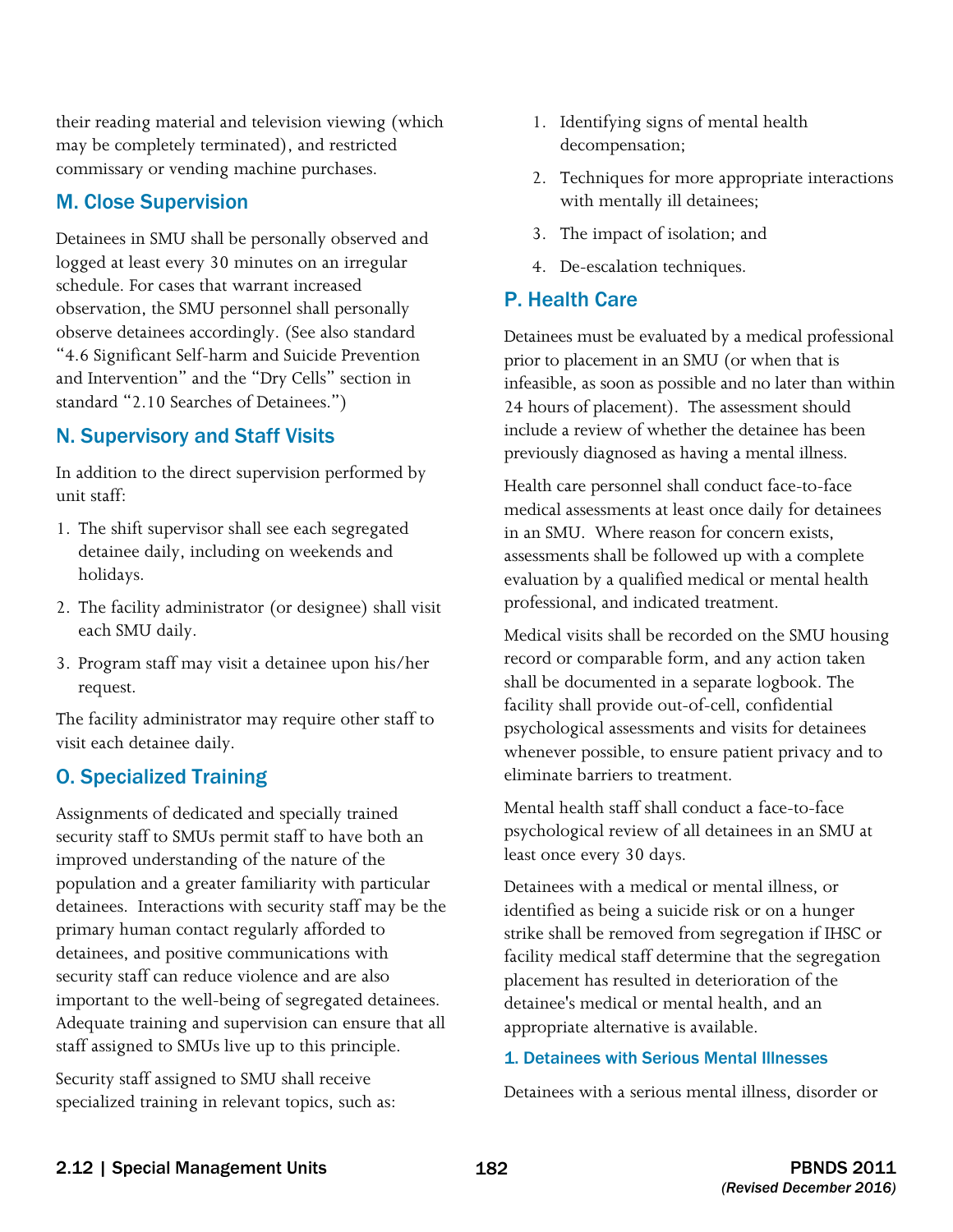on the basis of such mental illness. Every effort shall be made to place detainees with an SMI in a setting condition (SMI), as defined in Standard 4.3 "Medical Care", may not be automatically placed in an SMU in or outside of the facility in which appropriate treatment can be provided, rather than an SMU, if separation from the general population is necessary.

The facility shall coordinate with the Field Office Director in seeking alternatives to SMU housing for detainees with an SMI, potentially including transfer to a hospital or to another facility.

 For any detainee with an SMI placed in restrictive housing:

- health consultation within 72 hours of the 1. Mental health staff shall conduct a mental detainee's placement in restrictive housing;
- 2. A multi-disciplinary committee of facility staff, including facility leadership, medical and mental health professionals, and security staff, shall meet weekly to review the detainee's placement in restrictive housing;
- 3. At least weekly, a mental health provider shall and recommend additional treatment as conduct face-to-face clinical contact with the detainee, to monitor the detainee's mental health status, identify signs of deterioration, appropriate.

 activities can be conducted while ensuring the safety of the detainee, staff, and other detainees. The facility shall seek to develop enhanced opportunities for in-cell and out-of-cell therapeutic activities and additional unstructured out-of-cell time for detainees with an SMI, to the extent such

#### 2. Pregnant Detainees

Women who are pregnant, who are post-partum, who recently had a miscarriage, or who recently had a terminated pregnancy should as a general matter not be placed in an SMU. In very rare situations, a woman who is pregnant, is postpartum, recently had a miscarriage, or recently had a terminated

 every 48 hours. pregnancy may be placed in an SMU as a response to behavior that poses a serious and immediate risk of physical harm, or if the detainee has requested to be placed in protective custody administrative segregation and there are no more appropriate alternatives available. Even in such cases, this decision must be approved by a representative of the detention facility administration, in consultation with a medical professional, and must be reviewed

#### Q. Meals

 receive the same meal. Detainees in SMU shall be provided three nutritionally adequate meals per day, according to the general population meal schedule and ordinarily from the same menu. Deviation from meals served to the general population must be documented, including an explanation as to why SMU did not

### R. Clothing and Personal Hygiene

In accordance with standard "4.5 Personal Hygiene," detainees in SMU may shave and shower at least three times weekly and receive other basic services such as laundry, hair care, barbering, clothing, bedding and linen equivalent to general population detainees and consistent with safety and security of the facility.

- 1. As needed, staff shall provide toilet tissue, a wash basin, tooth brush and shaving utensils, and may issue retrievable kits of toilet articles.
- 2. A detainee may be denied such items as clothing, mattress, bedding, linens, or pillow for medical or mental health reasons if his/her possession of such items raises concerns for detainee safety and/or facility security.
	- a. All denials of such items shall be documented.
	- b. If a detainee is so disturbed that he/ she is likely to destroy clothing or bedding, or create a disturbance by risking harm to self or others, the medical department shall be notified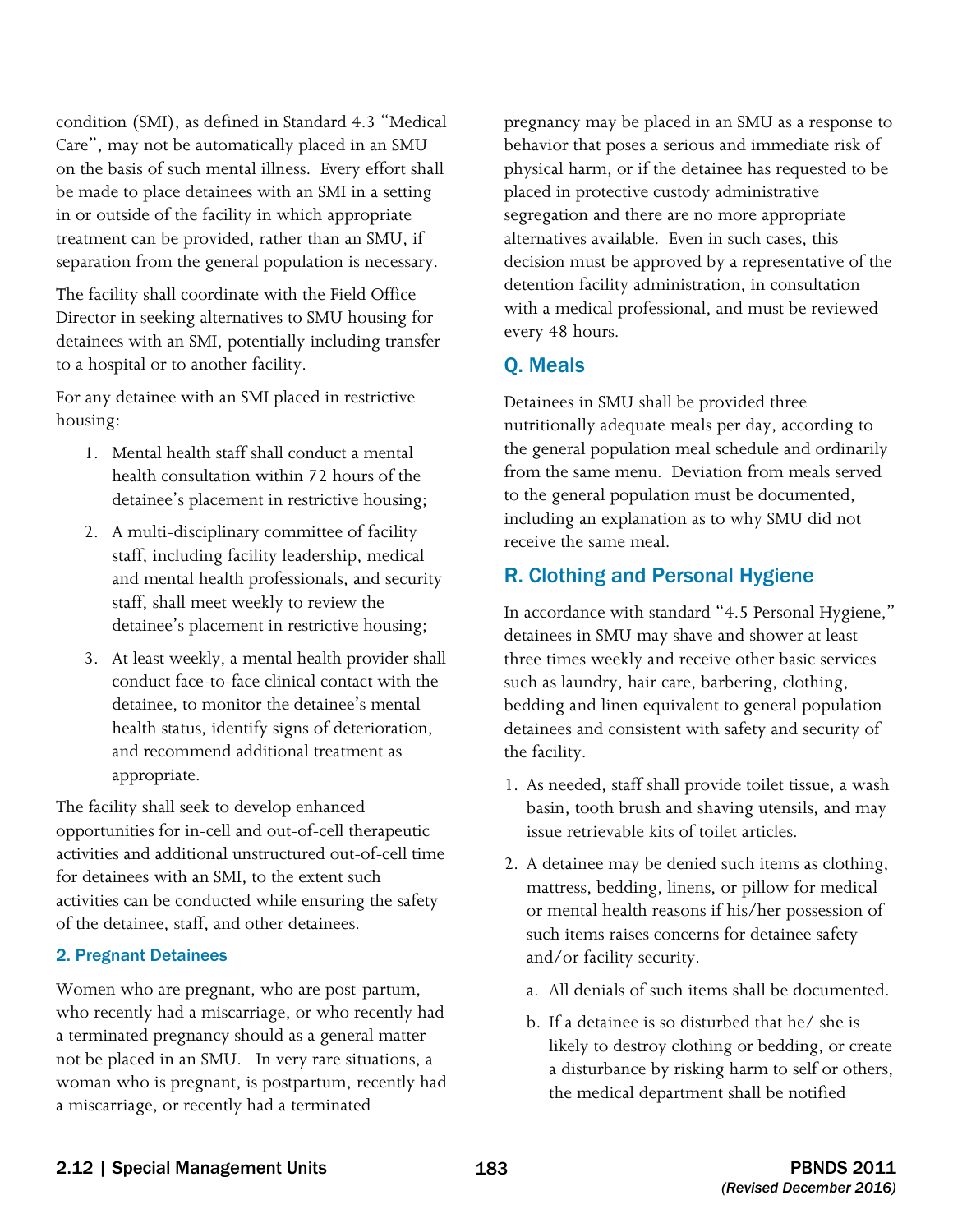immediately and a regimen of treatment and control shall be instituted by the medical staff, as necessary.

c. Extreme detainee behavior, such as destroying clothing or bedding or harmful behavior to self or others, must be documented, made part of the detainee's file with the facility, and reported to the Field Office Director to implement necessary efforts to protect and care for the detainee.

#### S. Correspondence

In accordance with standard "5.1 Correspondence and Other Mail," detainees in an SMU may write, send and receive letters and other correspondence, in a manner similar to those housed in the facility's general population.

## T. Visitation

In accordance with standard "5.7 Visitation," while in an SMU, a detainee ordinarily retains visiting privileges.

 otherwise indicates the detainee would be a threat to Segregated detainees may ordinarily use the visiting room during normal visiting hours. However, the facility may restrict or disallow visits for a detainee who violates visitation rules or whose behavior the security or the good order of the visiting room.

- 1. Visitation may be restricted or disallowed when a detainee in administrative segregation is charged with, or has been found to have committed a prohibited act related to visiting privileges, or has otherwise acted in a way that would reasonably indicate that he/she would be a threat to the orderliness or security of the visiting room.
- 2. Under no circumstances may detainees participate in visitation while in restraints. If the detainee's behavior warrants restraints, the visit may not be granted under general population visiting conditions.
- 3. Where visits are restricted or disallowed, a report

shall be filed with the facility administrator and ICE/ERO, and made part of the detainee's file.

4. Detainees in protective custody, and violent and disruptive detainees, shall not use the visitation room during normal visitation hours. In cases in which a visit would present an unreasonable security risk, visits may be disallowed for a particular detainee.

## U. Legal Visits

In accordance with standard "5.7 Visitation," detainees in SMU may not be denied legal visitation. However, the facility administrator or designee may implement whatever security precautions are necessary to protect the detainee and visitors and maintain good order. In such cases, staff shall advise legal service providers and assistants of any security concerns as soon as possible.

## V. Religious Guidance

In accordance with standard "5.5 Religious Practices," detainees in an SMU shall be permitted to participate in religious practices, consistent with the safety, security, and orderly operation of the facility.

Detainees in an SMU shall be allowed visits by members of the clergy or other religious service providers, upon request, unless the supervisor determines that such a visit presents a safety or security risk or would interfere with the orderly operation of the facility. Violent or uncooperative detainees may be temporarily denied access to religious guidance. Staff shall advise the religious service provider of the detainee's present state of behavior before he/she agrees to visit the detainee.

Each facility shall develop procedures to allow detainees to retain religious items within their possession (e.g., religious wearing apparel, religious headwear, prayer rugs, beads, prayer rocks, medallions) consistent with good security practices. (See also standard "5.5 Religious Practices").

## W. Reading Materials (Non-Legal)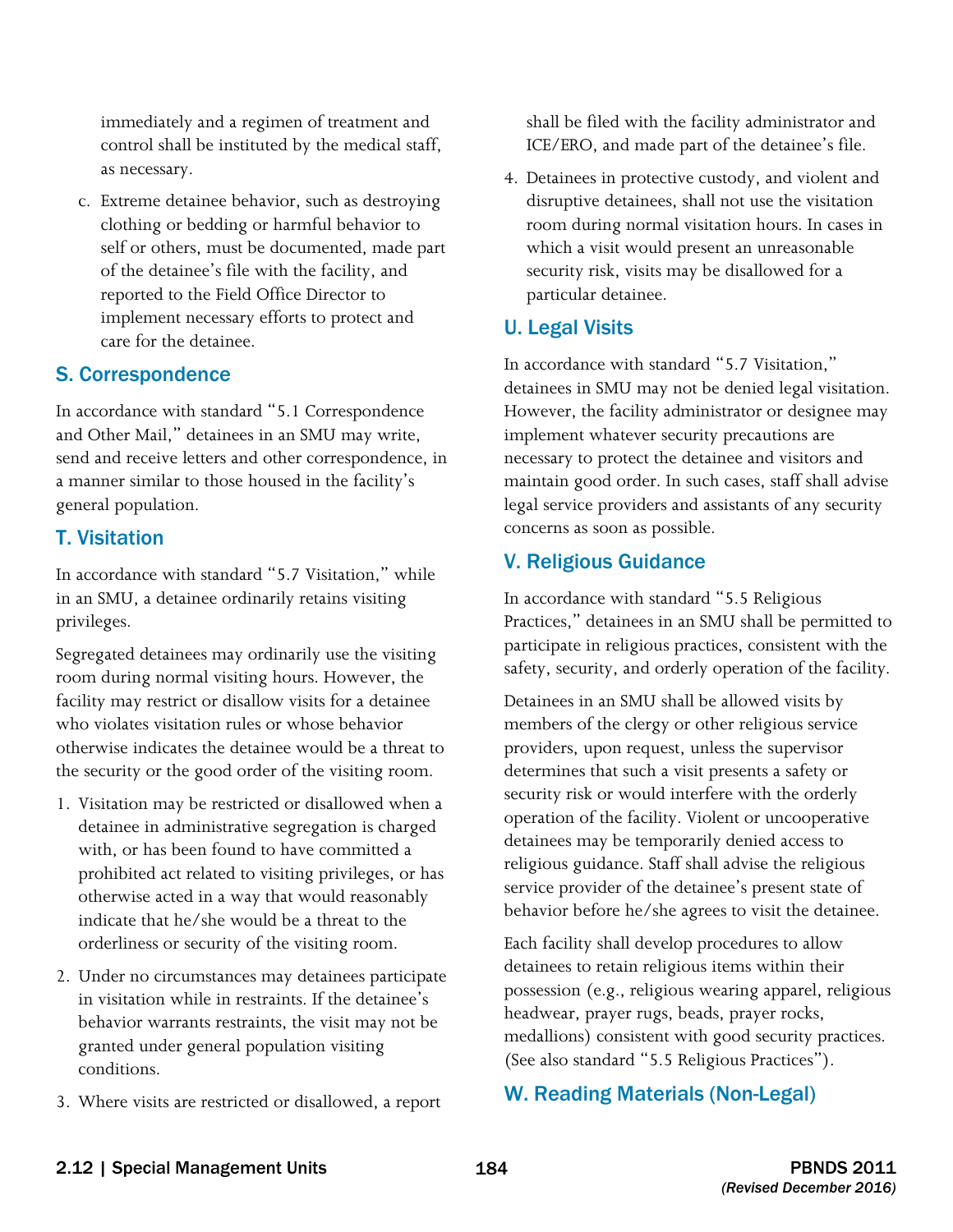Detainees in SMU shall have access to reading materials, including religious materials, in English, Spanish, and other languages frequently encountered in the facility population. The Recreation Specialist shall offer each detainee soft-bound, reading materials of this type on a rotating basis.

#### X. Legal Materials

Detainees in SMU shall have access to legal materials in accordance with standard "6.3 Law Libraries and Legal Material."

Detainees may retain all personal legal material upon admittance to an SMU, provided such material does not create a safety, security, or sanitation hazard.

 material may be required to place a portion with Detainees with a large amount of personal legal their stored personal property, with access permitted during scheduled hours. Requests for access to such legal material shall be accommodated as soon as possible, but in no case more than 24 hours after receipt of the initial detainee request to retrieve documents, except in the event of documented security reasons.

## Y. Law Library and Legal Rights Group Presentations Access

In accordance with standard "6.3 Law Libraries and Legal Material," detainees housed in administrative segregation or disciplinary segregation units shall have the same law library access as the general population, unless compelling security concerns require limitations.

1. Facilities may supervise the library use of a detainee housed in an SMU as warranted by the individual's behavior. Violent or uncooperative detainees may be temporarily denied access to the law library if necessary to maintain security, until such time as their behavior warrants resumed access. In some circumstances, legal material may be brought to individuals in disciplinary segregation.

- 2. Detainees segregated for protection must be provided access to legal materials. Such detainees may be required to use the law library separately or, if that is not feasible, legal materials must be brought to them, upon request.
- 3. Denial of access to the law library must be:
	- a. supported by compelling security concerns;
	- b. for the shortest period required for security; and
	- c. fully documented in the SMU housing logbook.

The facility administrator shall notify ICE/ERO every time access is denied, with documentation placed in the detention file.

 particular detainee's attendance may pose a security In accordance with standard "6.4 Legal Rights Group Presentations," facility staff and/or ICE/ERO shall notify detainees in segregation in advance of legal rights group presentations and provide these detainees an opportunity to attend. Group legal rights presentations shall be open to all detainees, including detainees in SMUs, except when a risk. If a detainee in segregation cannot attend for this reason, designated facility staff shall make alternative arrangements to offer a separate presentation and individual consultation to the detainee, if the detainee or the presenter so requests.

#### Z. Recreation

Recreation for detainees housed in the SMU shall be separate from the general population.

 considerations. Recreation for certain individuals shall occur separate from all other detainees when Facilities are encouraged to maximize opportunities for group participation during recreation and other activities, consistent with safety and security necessary or advisable to prevent assaults and to reduce management problems. In accordance with standard "5.4 Recreation":

1. Each detainee in the SMU shall receive (or be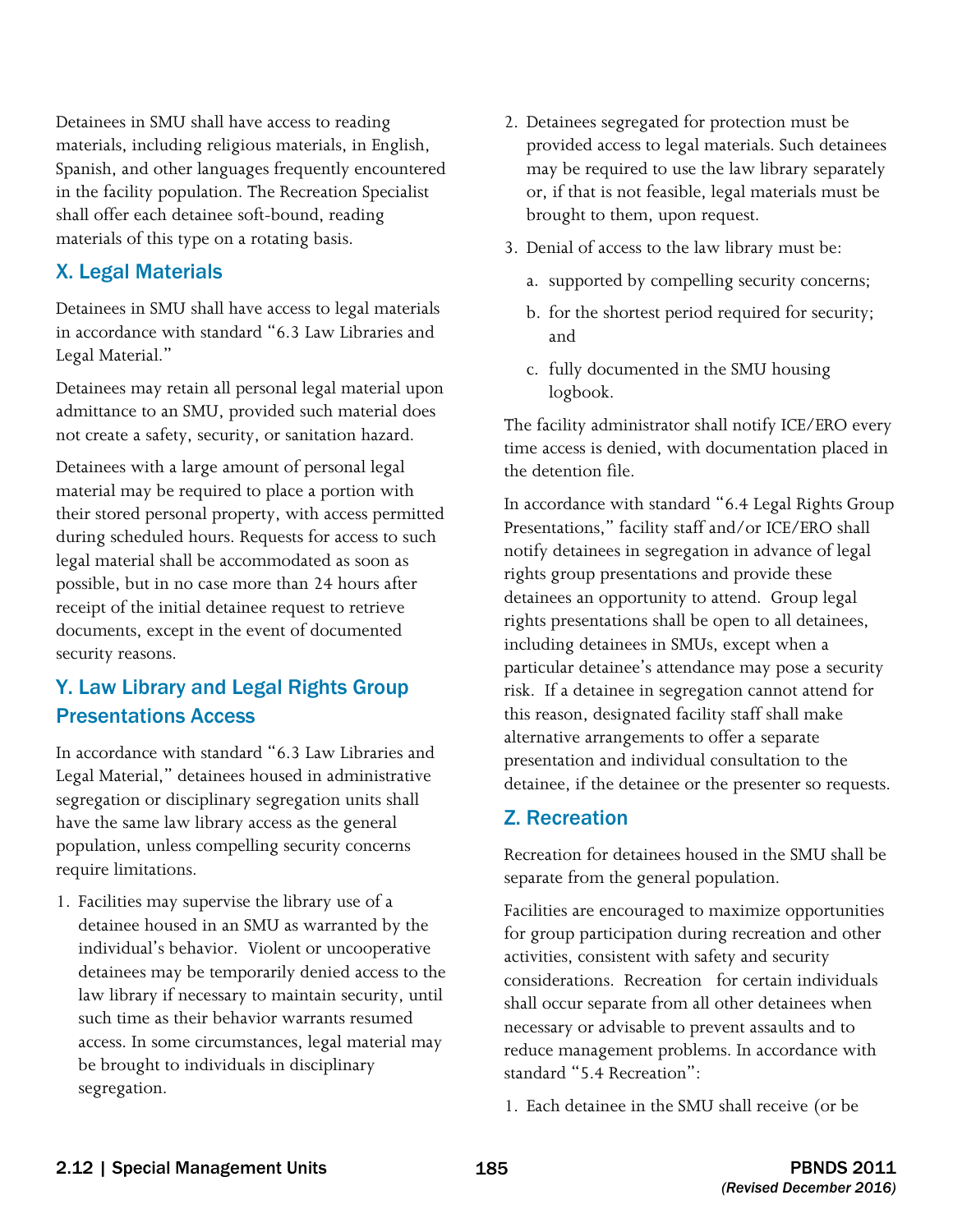considerations dictate otherwise. offered) access to exercise opportunities and equipment outside the living area and outdoors, unless documented security, safety or medical

2. Detainees in the SMU for administrative reasons. shall be offered at least one hour of recreation per day, outside their cells and scheduled at a reasonable time, at least seven days per week. Detainees in the SMU for disciplinary reasons shall be offered at least one hour of recreation per day, outside their cells and scheduled at a reasonable time, at least five days per week.

\*\*Detainees in the SMU for administrative reasons shall be offered at least two hours of exercise per day, seven days a week, unless documented security, safety or medical considerations dictate otherwise.

 \*\*Detainees in the SMU for disciplinary reasons shall be offered at least one hour of exercise per day, seven days a week, unless documented security, safety or medical considerations dictate otherwise.

- 3. Where cover is not provided to mitigate inclement weather, detainees shall be provided weatherappropriate equipment and attire
- 4. The recreation privilege shall be denied or suspended only if the detainee's recreational activity may unreasonably endanger safety or security:
	- a. A detainee may be denied recreation privileges only with the facility administrator's written authorization, documenting why the detainee poses an unreasonable risk even when recreating alone. However, when necessary to control an immediate situation for reasons of safety and security, SMU staff may deny an instance of recreation, upon verbal approval from the shift supervisor, and shall document the reasons in the unit logbook(s). The supervisor may also require additional written

documentation from the SMU staff for the facility administrator. When a detainee in an SMU is deprived of recreation (or any usual authorized items or activity), a written report of the action shall be forwarded to the facility administrator. Denial of recreation must be evaluated daily by a shift supervisor.

- b. A detainee in disciplinary segregation may temporarily lose recreation privileges upon a disciplinary panel's written determination that he/she poses an unreasonable risk to the facility, himself/herself, or others.
- conditions that must be met before restoration of privileges, and the duration of the c. When recreation privileges are suspended, the disciplinary panel or facility administrator shall provide the detainee written notification, including the reason(s) for the suspension, any suspension provided the requisite conditions are met for its restoration.
- d. The denial of recreation privileges shall be included as part of the regular reviews required for all detainees in SMU status. In accordance with SMU procedures, and using the forms required by this standard, the reviewer(s) shall state, in writing, whether the detainee continues to pose a threat to self, others, or facility security and, if so, why.
- e. Denial of recreation privileges for more than seven days requires the concurrence of the facility administrator and a health care professional. It is expected that such denials shall rarely occur, and only in extreme circumstances.
- f. The facility shall notify the Field Office Director in writing when a detainee is denied recreation privileges in excess of seven days.

## AA. Other Programs and Activities

The facility should seek ways to increase the minimum amount of time that detainees in the SMU